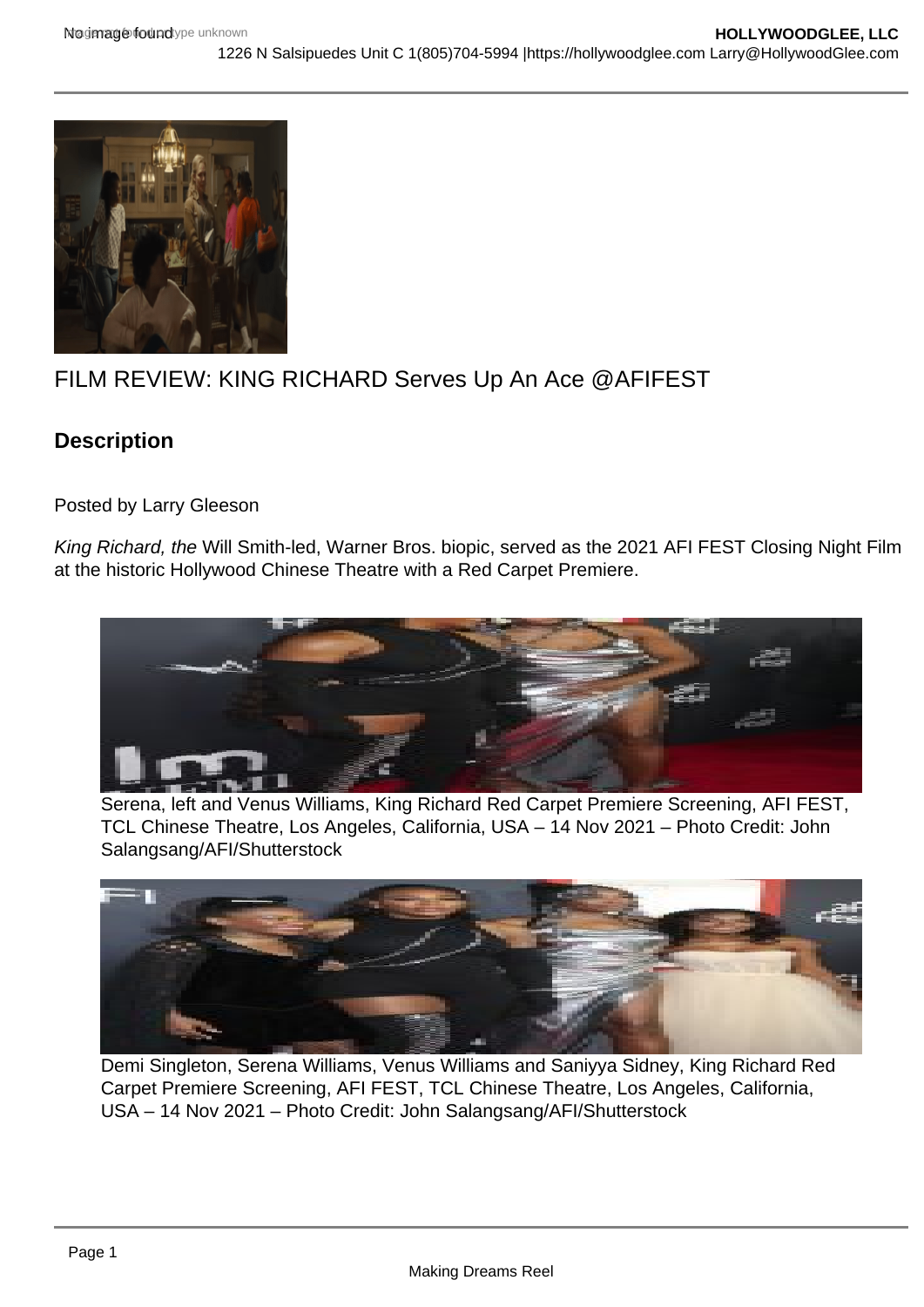Aunjanue Ellis, King Richard Red Carpet Premiere Screening, AFI FEST, TCL Chinese Theatre, Los Angeles, California, USA – 14 Nov 2021 – Photo Credit: John Salangsang/AFI/Shutterstock

Will Smith, left, and Jada Pinkett Smith,, King Richard Red Carpet Premiere Screening, AFI FEST, TCL Chinese Theatre, Los Angeles, California, USA – 14 Nov 2021 – Photo Credit: John Salangsang/AFI/Shutterstock

DirDaniele Lawson, King Richard Red Carpet Premiere Screening, AFI FEST, TCL Chinese Theatre, Los Angeles, California, USA – 14 Nov 2021 – Photo Credit: John Salangsang/AFI/Shutterstock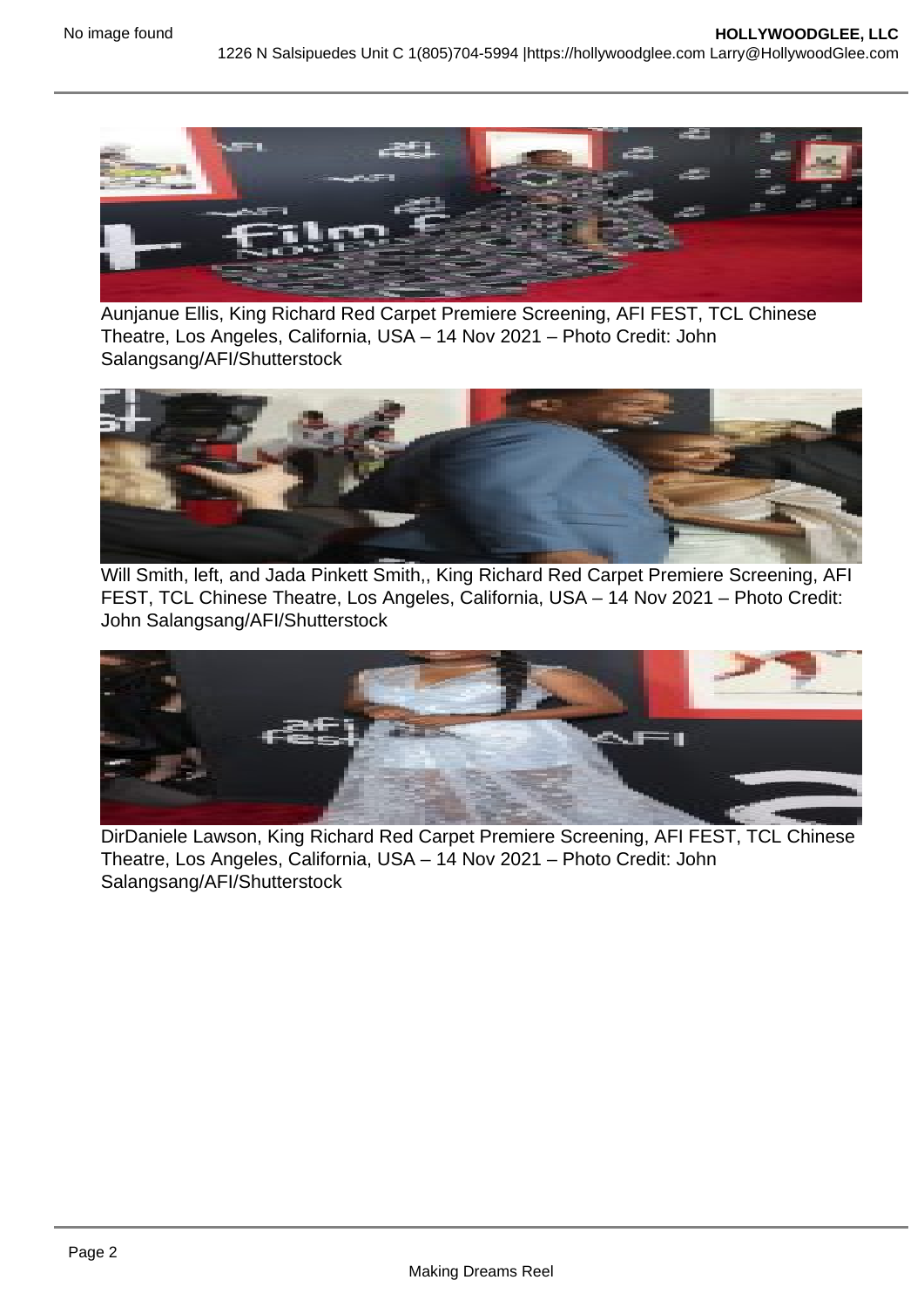Jada Pinkett Smith, King Richard Red Carpet Premiere Screening, AFI FEST, TCL Chinese Theatre, Los Angeles, California, USA – 14 Nov 2021 – Photo Credit: John Salangsang/AFI/Shutterstock

King Richard tells the story of Richard Williams, the father of women's tennis superstar sisters, Venus and Serena Williams. With a run time of 144 minutes, King Richard seemed to reach its conclusion too quickly – a tribute to how mesmerizing the film is. Numerous times the audience erupted with applause and approval as the Williams family overcame obstacle after obstacle. Will Smith portrayed Richard Williams with fortitude and tenderness – qualities not always evident from Richard Williams' public persona. Saniyya Sidney and Demi Singleton portray Venus and Serena in very compelling performances. Aunjanue Ellis portrays Oracene 'Brandy' Williams. Ellis and Smith play off each other remarkably well. The pair were recently announced as the recipients of the 2022 Santa Barbara International Film Festival's (SBIFF) Outstanding Performers of the Year. Kudos to Casting Directors Rich Delia and Avy Kaufman!

In life, Richard Williams often came across in the media as brash, touting with a braggadociousness how his daughters were coming to dominate women's tennis, the likes of which had never been seen before, would never be seen again, and there wasn't anything anyone could do about it. What he didn't tell the public, and what King Richard tells so well, is he also wanted his daughters to have a real childhood, meaningful adolescence, and to be prepared to lead successful lives. Throughout King Richard, Richard Williams came across as a devoted husband, loving father, and dedicated coach delving into some of his formative life experiences growing up in a racist environment. Rearing his family in Compton, California, also had its challenges for Williams. But, Richard Williams had a plan – he wanted a better life for his family.

Technically speaking the film is very solid. The film's cinematography is excellent. AFI Conservatory Alumnus, Robert Elswit utilizes some natural lighting with traditional lenses and frames for establishing shots juxtaposed with fast zoom lenses to capture the action with tight framing combined with extreme closeups of the Williams sisters, generating some major pace with their groundstrokes and capturing winning overhead smashes. Editor Pamela Martin made the shots and their complementary counterparts (returns) appear seamless with the continuity editing and helped create some riveting moments with the shots provided. In addition, non-diegetic sounds kept the film's pace and helped match the film's tone and the actors' emotionality. Kris Bowers is credited with the music. Costuming, make-up, and production design are all complementary to the characters and the period covered in the film.

And, last but not least, Director Reinaldo Marcus Green, helming only his second feature film, steered King Richard to a beautiful conclusion culminating in Venus's first professional matches and first tennis matches of any kind in three years. The excitement she (and Serena later) brought to the game of